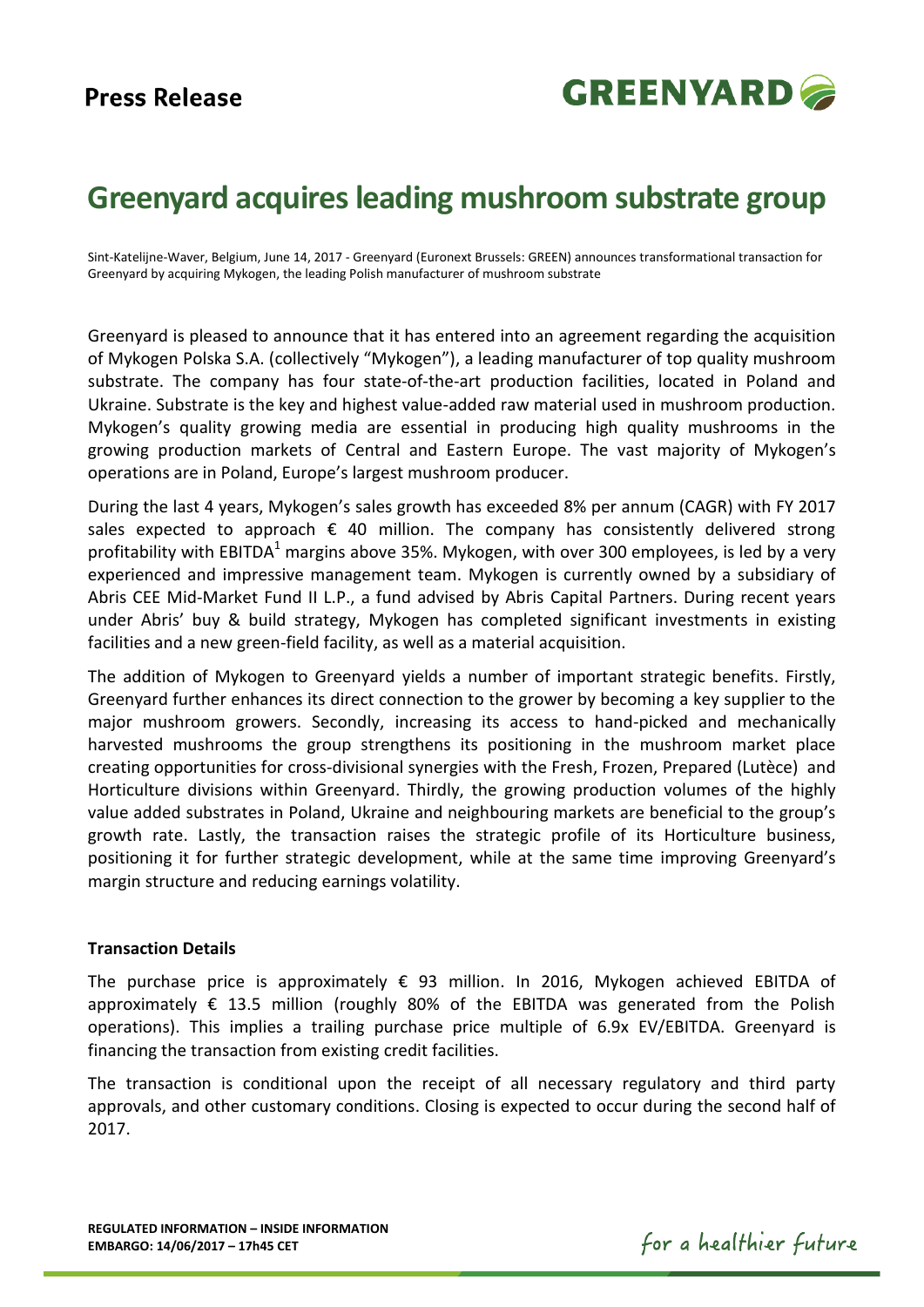#### **Press Release**

### **Divestments of non-core assets**

To improve the footprint and focus, selective non-strategic and non-core assets within the Fresh segment will be divested. These divestments are estimated to provide cash proceeds of approximately € 25m with a limited impact on EBITDA (activities represent <2% of Group EBITDA). The divestments are expected to be completed during the second half of 2017.

## **Impact on Greenyard**

As a result of the acquisition and divestments, EBITDA is anticipated to increase by 8%. As such, Horticulture will represent 15% of group EBITDA vs. 7% today. On a pro-forma basis, Greenyard's EBITDA would have reached  $\epsilon$  157 million in March 2017. The transaction is anticipated to be earnings accretive as from year 1.

After the acquisition of Mykogen and the divestments of the non-core assets, net financial debt is expected to be approximately  $\epsilon$  390 million vs.  $\epsilon$  324.2 million reported FY 16/17. Hence, Greenyard's leverage<sup>2</sup>, based on NFD<sup>3</sup>/EBITDA, is anticipated to be approximately 2.5x, an increase of 0.3x compared to FY 16/17 and well below the FY 15/16 ratio of 2.8x.

# **CEO Marleen Vaesen comments on this major step for Greenyard:**

'We look forward to welcoming Mykogen as part of Greenyard and are proud to announce this significant transaction. The addition of Mykogen fits perfectly with our objective to have a vertical chain derived from Greenyard's 'fork-to-field' strategy, whereby we ensure consumers can enjoy fresh quality products. Together with Mykogen, our Horticulture business takes an important step forward within our group with multiple opportunities for future synergies across Fresh, Frozen, Prepared and of course Horticulture.

The acquisition of a top-notch player in mushroom substrate is another major milestone for Greenyard. This, combined with an increased focus within Fresh by divesting non-core assets, positions Greenyard well for the future.

During the last 6 months, we announced a refinancing, commenced a share buyback and reported solid FY results with strong top line and EBITDA growth. Together with today's announcement, it clearly underlines that Greenyard continues to deliver on its aim to generate profitable growth and further strengthen its position as a global leader of fruit & vegetables in all its forms.'